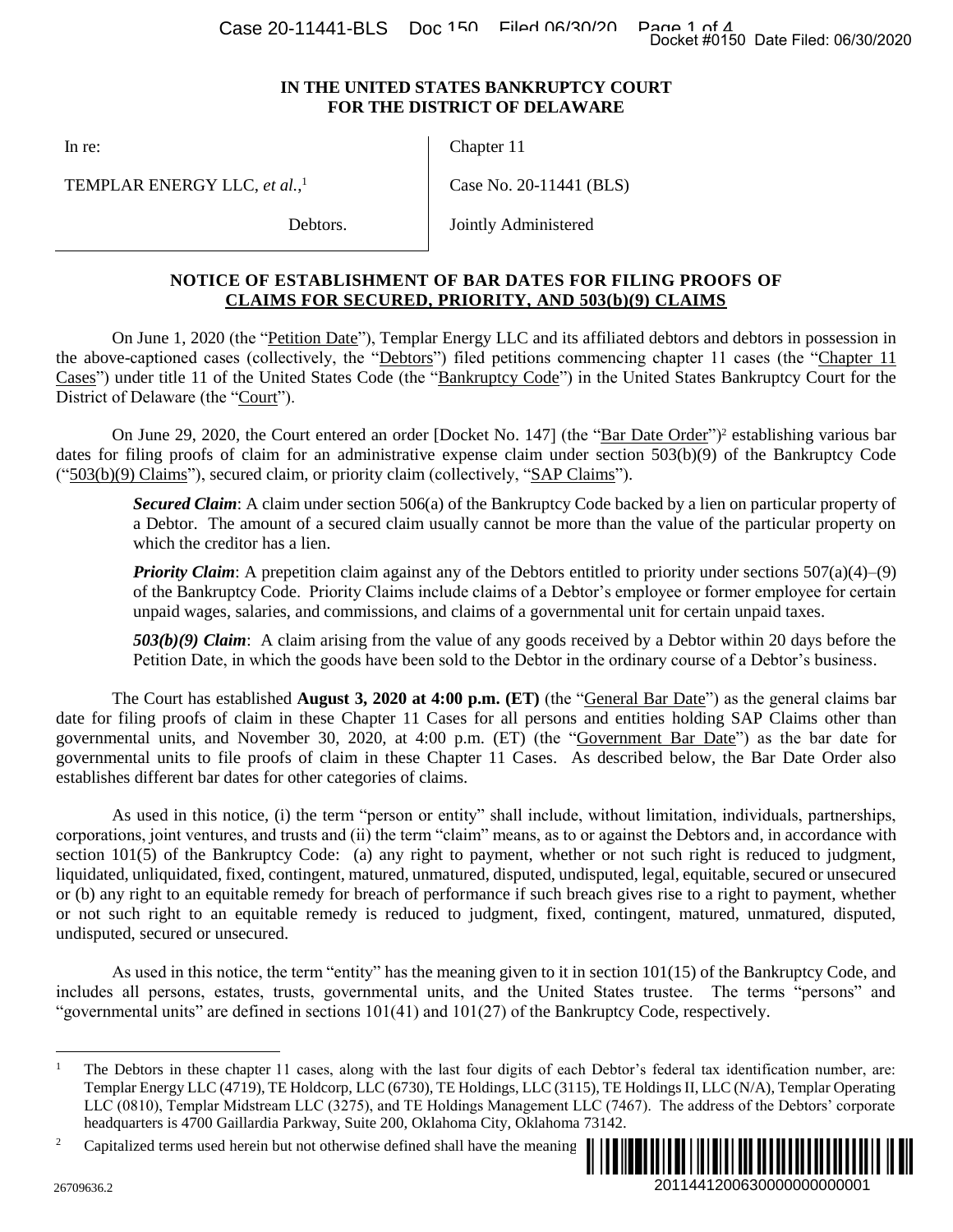1. **THE BAR DATES.** The Bar Date Order establishes the following bar dates for filing proofs of claim in these cases (together, the "Bar Dates"):

- (a) The General Bar Date. Except as described below, all persons or entities holding SAP Claims against the Debtors are required to file proofs of claim by *August 3, 2020 at 4:00 p.m***.** *(prevailing Eastern Time).* The General Bar Date applies to all types of SAP Claims against the Debtors that arose or are deemed to have arisen prior to the Petition Date.
- (b) The Government Bar Date. All governmental units holding SAP Claims against the Debtors are required to file proofs of claim by *November 30, 2020 at 4:00 p.m***.** *(prevailing Eastern Time)*. The Government Bar Date applies to all governmental units holding SAP Claims against the Debtors that arose prior to the Petition Date, including, without limitation, governmental units with claims against the Debtors for unpaid taxes, whether such claims arise from prepetition tax periods or prepetition transactions to which the Debtors were a party.

2. **WHO MUST FILE.** Unless one of the exceptions described in Section 3 below applies, you MUST file a proof of claim to share in distributions from the Debtors' bankruptcy estates if you have a SAP Claim. **DO NOT FILE A PROOF OF CLAIM FORM UNLESS YOU HAVE A SAP CLAIM AGAINST ONE OR MORE DEBTORS.**

3. **WHO NEED NOT FILE.** The Bar Date Order further provides that the following entities need *not* file proofs of claim for SAP Claims by the Bar Dates:

- (a) the DIP Agent, the DIP Lenders, and the Prepetition Secured Parties (each as defined and set forth in the *Final Order Authorizing (I) the Debtors to Obtain Postpetition Financing, (II) Authorizing the Debtors to Use Cash Collateral, (III) Granting Liens and Providing Superpriority Administrative Expense Status, (IV) Granting Adequate Protection to the Prepetition Secured Parties, (V) Modifying the Automatic Stay, and (VI) Granting Related Relief* [Docket No. 149] (the "Final DIP Order")) with regard to claims arising under, or related to, as applicable, the DIP Documents or the Prepetition Credit Documents (each as defined in the Final DIP Order);
- (b) any entity that does not have a SAP Claim against any of the Debtors;
- (c) any person or entity that already has filed a signed proof of claim against the applicable Debtor(s) with KCC or the Clerk of the Court in a form substantially similar to Official Bankruptcy Form B10;
- (d) any holder of a claim that previously has been allowed by order of the Court;
- (e) any holder of a claim that has been paid in full by any of the Debtors pursuant to the Bankruptcy Code or in accordance with an order of the Court;
- (f) any Debtor having a claim against another Debtor; and
- (g) any holder of an administrative expense allowable under sections  $503(b)$  and  $507(a)(2)$  of the Bankruptcy Code other than a 503(b)(9) Claim.

## 4. **A CLAIMANT SHOULD CONSULT HIS OR HER ATTORNEY IF THE CLAIMANT HAS ANY QUESTIONS, INCLUDING WHETHER SUCH CLAIMANT SHOULD FILE A PROOF OF CLAIM. NONE OF THE DEBTORS' ATTORNEYS, KCC, THE CLERK OF THE COURT, OR THE U.S. TRUSTEE CAN ADVISE A CLAIMANT WHETHER A CLAIMANT SHOULD FILE A CLAIM.**

5. **WHAT TO FILE.** The Debtors are enclosing a proof of claim form for use in these Chapter 11 Cases, or you may use another proof of claim form that conforms substantially to Official Bankruptcy Form 410. You may utilize the proof of claim form provided by the Debtors to file your claim.

(a) **Contents**. Each proof of claim must: (i) be written in English; (ii) include a claim amount denominated in United States dollars as of the Petition Date; (iii) conform substantially with the proof of claim form provided by the Debtors or Official Bankruptcy Form No. 410; and (iv) be signed by the claimant or by an authorized agent or legal representative of the claimant. Your proof of claim must **not** contain complete social security numbers or taxpayer identification numbers, a complete birth date, the name of a minor, or a financial account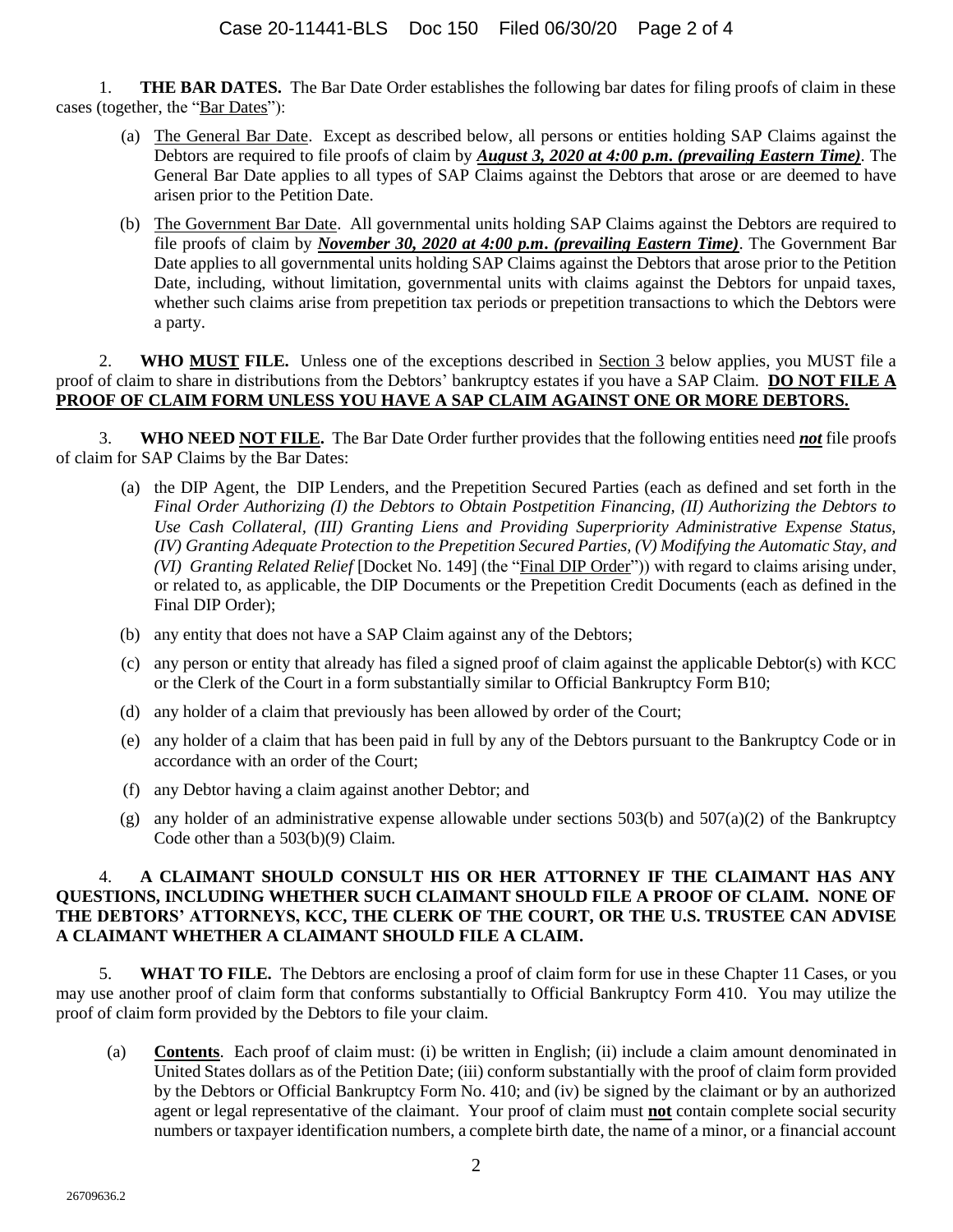number. If applicable, your proof of claim should include only the last four digits of social security, tax payer identification, or financial account numbers, only the year of your birth date, or only the initial of a minor.

**503(b)(9) Claim**. Any proof of claim asserting a 503(b)(9) Claim must also: (i) include the value of the goods delivered to and received by the Debtors in the 20 days prior to the Petition Date; (ii) attach documentation identifying which of the Debtors such goods were shipped to and the date such goods were received by such Debtors, (iii) state whether the value of the goods asserted in the proof of claim represents a combination of goods and services and, if applicable, the percentage of alleged value related to services and related to goods; and (iv) attach any documentation identifying the particular invoices for which the 503(b)(9) Claim is being asserted.

**Identification of Applicable Debtor**. Each proof of claim must state a claim against **only one** Debtor and clearly indicate the Debtor against which the claim is asserted. To the extent more than one Debtor is listed on the proof of claim such claim may be treated as if filed only against the first-listed Debtor. A proof of claim filed under the joint administration case number (No. 20-11441), or otherwise without identifying a specific Debtor, will be deemed as filed only against Templar Energy LLC.

6. **WHEN AND WHERE TO FILE.** All proofs of claim must be submitted so as to be actually received by the Debtors' claims agent, Kurtzman Carson Consultants LLC ("KCC"), *on or before the applicable Bar Date* (i) by completing the electronic proof of claim form on KCC's website at https://www.kccllc.net/TemplarEnergy or (ii) in person, by courier service, by hand delivery, or by mail so as to be received *on or before the applicable Bar Date* at the following address:

> If by First-Class Mail, Hand Delivery or Overnight Mail: Templar Energy LLC Claims Processing Center c/o KCC 222 N. Pacific Coast Hwy., Ste. 300 El Segundo, CA 90245

A proof of claim form will be deemed timely filed only if it is **actually received** by KCC on or before the applicable Bar Date (1) at the address listed above or (2) electronically through the Electronic Filing System. A proof of claim form sent by facsimile, telecopy, or electronic mail transmission (other than those filed electronically through the Electronic Filing System) will not be accepted.

7. **CONSEQUENCES OF FAILURE TO FILE A PROOF OF CLAIM BY THE APPLICABLE BAR DATE.** ANY ENTITY THAT IS REQUIRED TO FILE A PROOF OF CLAIM BUT THAT FAILS TO DO SO BY THE APPLICABLE BAR DATE DESCRIBED IN THIS NOTICE SHALL NOT BE TREATED AS A CREDITOR WITH RESPECT TO SUCH CLAIM FOR THE PURPOSES OF VOTING ON ANY PLAN FILED IN THE DEBTORS' CASES, PARTICIPATING IN ANY DISTRIBUTION IN THE DEBTORS' CASES ON ACCOUNT OF SUCH CLAIM, OR RECEIVING FURTHER NOTICES REGARDING SUCH CLAIM.

8. **RESERVATION OF RIGHTS.** The Debtors reserve the right to dispute, or to assert offsets or defenses against, any filed claim as to the nature, amount, liability, priority, classification, or otherwise. Nothing contained in this notice shall preclude the Debtors from objecting to any claim on any grounds.